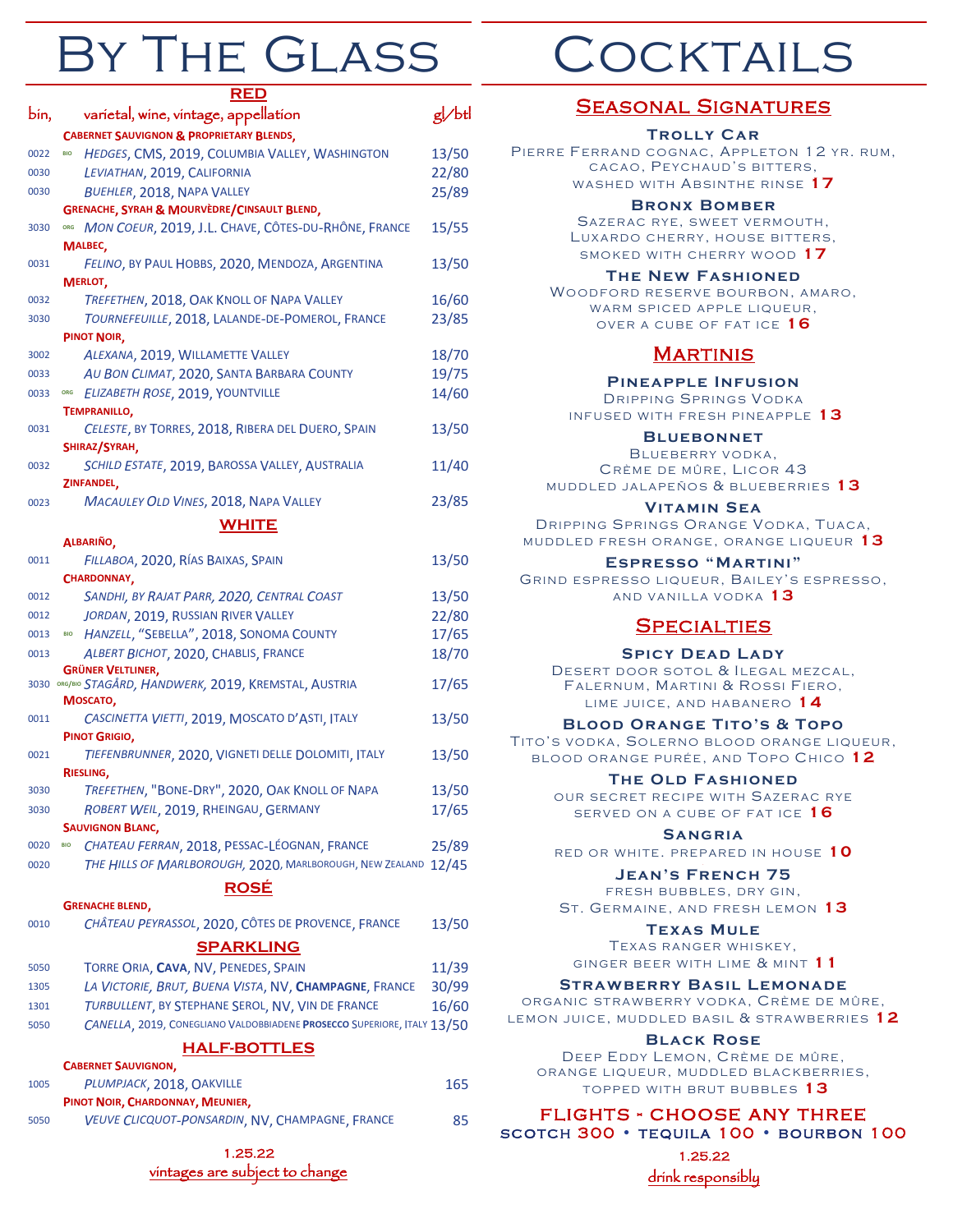## THE BOTTLE **CABERNET SAUVIGNON & PROPRIETARY BLENDS**

| bin          | wine                                                              | vintage      | appellation/region                                | btl        |
|--------------|-------------------------------------------------------------------|--------------|---------------------------------------------------|------------|
| 2005         | 32 WINDS                                                          | 2016         | <b>DIAMOND MOUNTAIN DISTRICT</b>                  | 165        |
| 3102         | <b>ALTAMURA</b>                                                   | 2016         | <b>NAPA VALLEY</b>                                | 235        |
| 2106         | <b>AMICI CELLARS</b>                                              | 2016         | <b>SPRING MOUNTAIN DISTRICT</b>                   | 295        |
| 2003         | <b>ANDERSON'S CONN VALLEY, RESERVE</b>                            | 2015         | <b>NAPA VALLEY</b>                                | 185        |
| 2007         | ASHES & DIAMONDS, RED HEN VINEYARD                                | 2016         | OAK KNOLL OF NAPA VALLEY                          | 185        |
| 2008         | <b>AUSTIN HOPE</b>                                                | 2020         | <b>PASO ROBLES</b>                                | 85         |
| 2104         | <b>AXIOS</b>                                                      | 2008         | <b>NAPA VALLEY</b>                                | 295        |
| 2107         | <b>AXR</b>                                                        | 2016         | <b>NAPA VALLEY</b>                                | 495        |
| 2105         | <b>BARRETT &amp; BARRETT</b>                                      | 2009         | <b>CALISTOGA</b>                                  | 600        |
| 2210         | <b>BRILLIANT MISTAKE</b>                                          | 2015         | <b>NAPA VALLEY</b>                                | 365        |
| 3101         | <b>BOND, "PLURIBUS"</b>                                           | 2016         | <b>NAPA VALLEY</b>                                | 1195       |
| 2101         | CADE, ESTATE                                                      | 2018         | <b>HOWELL MOUNTAIN</b>                            | 230        |
| 2203<br>2002 | <b>CADE, RESERVE</b><br><b>CAYMUS</b>                             | 2016<br>2019 | <b>HOWELL MOUNTAIN</b><br><b>NAPA VALLEY</b>      | 420<br>198 |
| 2304         | <b>CHARLES KRUG, "GENERATIONS"</b>                                | 2017         | <b>NAPA VALLEY</b>                                | 145        |
| 3110         | CHAPPELLET, "PRITCHARD HILL"                                      | 2016         | <b>NAPA VALLEY</b>                                | 445        |
| 2102         | <b>CHATEAU MONTELENA</b>                                          | 2014         | CALISTOGA, NAPA VALLEY                            | 295        |
| 2406         | <b>CHATEAU MONTELENA</b>                                          | 2008         | <b>NAPA VALLEY</b>                                | 335        |
| 2009         | <b>CLIFF LEDE</b>                                                 | 2018         | <b>STAGS LEAP DISTRICT</b>                        | 165        |
| 3003         | <b>CROSSBARN BY PAUL HOBBS</b>                                    | 2018         | <b>NAPA VALLEY</b>                                | 120        |
| 2203         | <b>CORISON</b>                                                    | 2017         | <b>ST. HELENA</b>                                 | 220        |
| 2106         | <b>COLGIN, "TYCHSON HILL"</b>                                     | 2017         | <b>NAPA VALLEY</b>                                | 1200       |
| 3106         | DOMINUS, ESTATE, BY CHRISTIAN MOUEIX                              | 2016         | <b>NAPA VALLEY</b>                                | 595        |
| 2001         | <b>DUCKHORN VINEYARDS</b>                                         | 2018         | <b>NAPA VALLEY</b>                                | 155        |
| 2108         | <b>DUNN VINEYARDS</b>                                             | 2016         | <b>HOWELL MOUNTAIN</b>                            | 375        |
| 2007         | <b>FAUST</b>                                                      | 2018         | <b>NAPA VALLEY</b>                                | 120        |
| 2009         | FLANAGAN, "THE BEAUTY OF THREE"                                   | 2014         | <b>BENNET VALLEY, SONOMA COUNTY</b>               | 150        |
| 2309         | <b>FRISSON</b><br><b>FROG'S LEAP</b>                              | 2015<br>2018 | <b>MT. VEEDER</b>                                 | 250<br>135 |
| 2004<br>2205 | <b>HALF MILE, BY OBSIDIAN RIDGE</b>                               | 2017         | <b>RUTHERFORD</b><br><b>RED HILLS LAKE COUNTY</b> | 125        |
| 2202         | <b>HEITZ CELLARS</b>                                              | 2015         | <b>NAPA VALLEY</b>                                | 145        |
| 2006         | <b>HONIG</b>                                                      | 2018         | <b>NAPA VALLEY</b>                                | 99         |
| 3203         | HOURGLASS, "HGIII"                                                | 2018         | <b>NAPA VALLEY</b>                                | 95         |
| 3103         | HUNDRED ACRE, "WRAITH"                                            | 2016         | <b>NAPA VALLEY</b>                                | 1195       |
| 3103         | HUNDRED ACRE, "KAYLI MORGAN"                                      | 2017         | <b>NAPA VALLEY</b>                                | 1195       |
| 2208         | <b>INGLENOOK</b>                                                  | 2016         | <b>RUTHERFORD</b>                                 | 125        |
| 2104         | <b>INSIGNIA BY JOSEPH PHELPS</b>                                  | 2018         | <b>NAPA VALLEY</b>                                | 595        |
| 2107         | <b>INSIGNIA BY JOSEPH PHELPS</b>                                  | 2017         | <b>NAPA VALLEY</b>                                | 495        |
| 2209         | JARVIS,                                                           | 2013         | <b>NAPA VALLEY</b>                                | 295        |
| 3203         | JANZEN, "BECKSTOFFER TO KALON VINEYARD"                           | 2016         | <b>NAPA VALLEY</b>                                | 350        |
| 2306         | <b>JOHN ANTHONY</b>                                               | 2016         | <b>NAPA VALLEY</b>                                | 155        |
| 2206         | <b>JORDAN</b><br>KENEFICK RANCH, "CHRIS'S CUVÉE"                  | 2017         | <b>ALEXANDER VALLEY</b>                           | 149        |
| 2305<br>2207 | <b>KNIGHTS BRIDGE</b>                                             | 2017<br>2014 | <b>CALISTOGA</b><br><b>KNIGHTS VALLEY</b>         | 135<br>220 |
| 2201         | <b>LA JOTA VINEYARDS</b>                                          | 2016         | <b>HOWELL MOUNTAIN</b>                            | 245        |
| 2209         | <b>LADERA RESERVE</b>                                             | 2015         | <b>HOWELL MOUNTAIN</b>                            | 240        |
| 2003         | LANCASTER, ESTATE                                                 | 2018         | <b>ALEXANDER VALLEY</b>                           | 135        |
| 2307         | LARKMEAD, "DR. OLMO"                                              | 2016         | <b>NAPA VALLEY</b>                                | 345        |
| 3102         | M. ETAIN, BY SCARECROW                                            | 2018         | <b>RUTHERFORD</b>                                 | 450        |
| 2110         | <b>MACAULEY</b>                                                   | 2019         | <b>NAPA VALLEY</b>                                | 175        |
| 2102         | <b>MACAULEY, RESERVE</b>                                          | 2016         | <b>NAPA VALLEY</b>                                | 295        |
| 3104         | <b>MACAULEY, "BECKSTOFFER TO KALON VINEYARD"</b>                  | 2017         | <b>NAPA VALLEY</b>                                | 500        |
| 2304         | <b>MARCIEN BY ROBERT SINSKEY</b>                                  | 2012         | <b>LOS CARNEROS</b>                               | 250        |
| 2306         | <b>MAS LA PLANA, BLACK LABEL, BY TORRES</b>                       | 2005         | PENEDÈS, SPAIN                                    | 185        |
| 3101         | <b>MELKA, "METISSE"</b>                                           | 2017         | <b>NAPA VALLEY</b>                                | 395        |
| 2105         | <b>MEMENTO MORI</b>                                               | 2018         | <b>NAPA VALLEY</b>                                | 495        |
| 2108         | <b>MERCURY HEAD, BY ORIN SWIFT</b><br><b>MY FAVORITE NEIGHBOR</b> | 2018         | <b>NAPA VALLEY</b><br><b>PASO ROBLES</b>          | 259        |
| 2006<br>2201 | O'SHAUGHNESSY                                                     | 2017<br>2017 | <b>HOWELL MOUNTAIN</b>                            | 160<br>240 |
| 2001         | <b>ODETTE, ESTATE</b>                                             | 2017         | <b>STAGS LEAP DISTRICT</b>                        | 319        |
| 2102         | <b>OUTPOST</b>                                                    | 2017         | <b>HOWELL MOUNTAIN</b>                            | 225        |
| 2101         | <b>OPUS ONE</b>                                                   | 2011         | <b>NAPA VALLEY</b>                                | 575        |
| 3105         | <b>OPUS ONE</b>                                                   | 2014         | <b>NAPA VALLEY</b>                                | 555        |
| 2103         | <b>OVERTURE, BY OPUS ONE</b>                                      | <b>NV</b>    | <b>NAPA VALLEY</b>                                | 265        |
| 1201         | <b>PATRIMONY</b>                                                  | 2016         | <b>PASO ROBLES</b>                                | 600        |
| 3107         | <b>PAPILLON, BY ORIN SWIFT</b>                                    | 2018         | <b>NAPA VALLEY</b>                                | 165        |
| 3106         | <b>PAUL HOBBS</b>                                                 | 2017         | <b>NAPA VALLEY</b>                                | 185        |
| 3108         | PLUMPJACK                                                         | 2018         | <b>OAKVILLE</b>                                   | 295        |
| 2105         | <b>QUINTESSA</b>                                                  | 2017         | <b>RUTHERFORD</b>                                 | 325        |
| 3110         | REVANA, ESTATE                                                    | 2016         | <b>NAPA VALLEY</b>                                | 250        |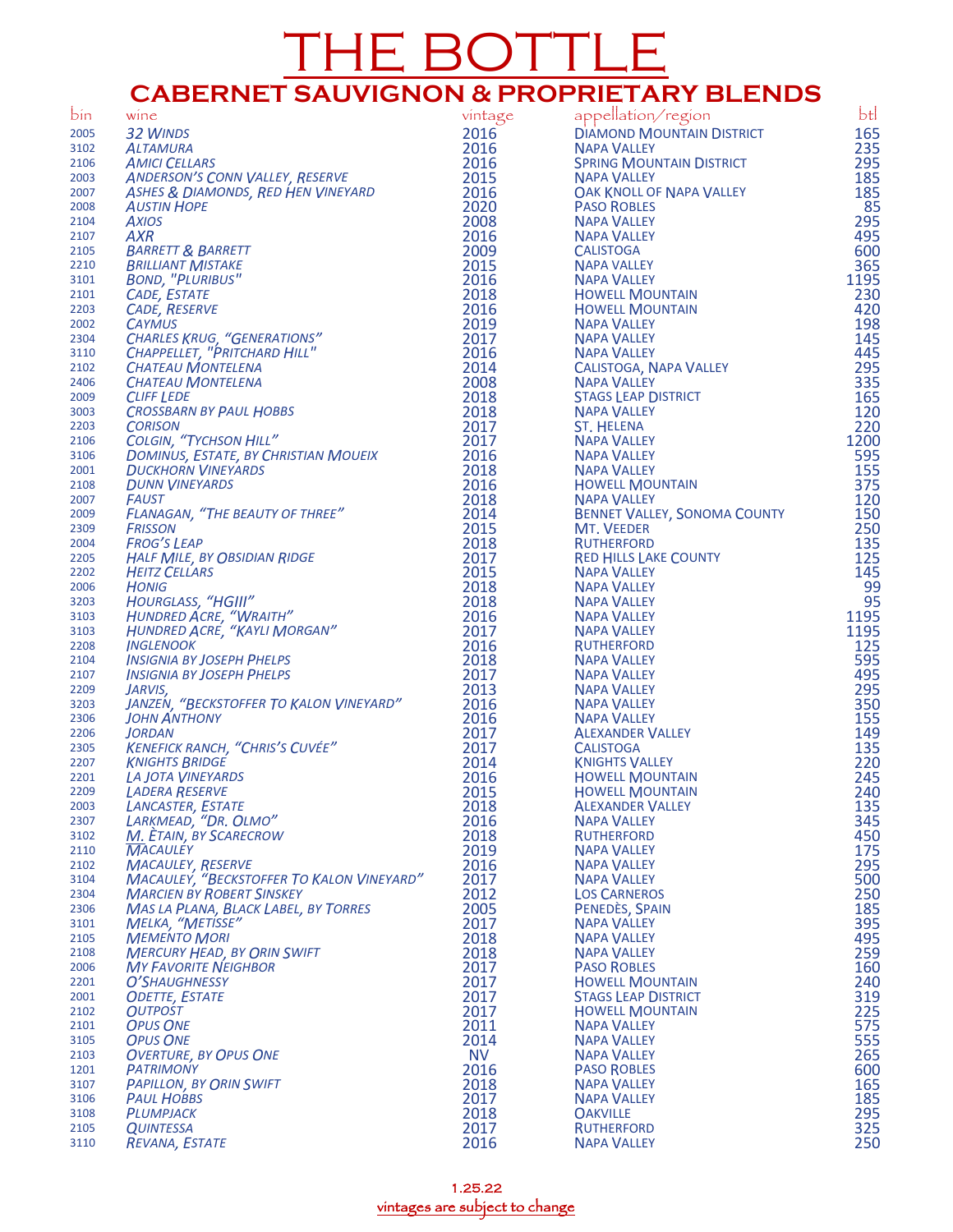|              | <b>CABERNET SAUVIGNON &amp; PROPRIETARY BLENDS CONT.</b>                    |                     |                                                              |                 |
|--------------|-----------------------------------------------------------------------------|---------------------|--------------------------------------------------------------|-----------------|
| bin          | wine                                                                        | vintage             | appellation/region                                           | bt <sup>2</sup> |
| 2305         | <b>RIDGE, ESTATE</b>                                                        | 2018                | <b>SÁNTA CRUZ MOUNTAINS</b>                                  | 150             |
| 2307         | <b>ROBERT MONDAVI</b>                                                       | 2017                | <b>OAKVILLE</b>                                              | 150             |
| 2207         | ROBERT SINSKEY, "POV"                                                       | 2016                | <b>CARNEROS</b>                                              | 119             |
| 2208         | <b>ROUND POND, RESERVE</b>                                                  | 2016                | <b>RUTHERFORD</b>                                            | 245             |
| 2201         | <b>SAUNTER</b>                                                              | 2016                | <b>NAPA VALLEY</b>                                           | 185             |
| 2205         | SAINT HELENA, ESTATE                                                        | 2017                | <b>NAPA VALLEY</b>                                           | 195             |
| 2110         | SCHRADER, "RBS"                                                             | 2018                | <b>NAPA VALLEY</b>                                           | 995             |
| 3108         | SCHRADER, "BECKSTOFFER TO KALON VINEYARD"                                   | 2018                | <b>NAPA VALLEY</b>                                           | 1000            |
| 2109         | <b>SILVER OAK</b>                                                           | 2016<br>2017        | <b>NAPA VALLEY</b><br><b>ST. HELENA</b>                      | 280<br>450      |
| 2204<br>2308 | SPOTTSWOODE, ESTATE<br>STAG'S LEAP WINE CELLARS, "ARTEMIS"                  | 2019                | <b>NAPA VALLEY</b>                                           | 149             |
| 2109         | <b>SWAGGER</b>                                                              | 2018                | <b>NAPA VALLEY</b>                                           | 145             |
| 2202         | <b>TRIPLE SEVEN CELLARS</b>                                                 | 2017                | <b>NAPA VALLEY</b>                                           | 160             |
| 2309         | <b>TRILOGY, BY FLORA SPRINGS</b>                                            | 2017                | <b>NAPA VALLEY</b>                                           | 155             |
| 2204         | <b>VOLKER EISELE, ESTATE</b>                                                | 2013                | <b>NAPA VALLEY</b>                                           | 135             |
| 2103         | <b>VINE HILL RANCH</b>                                                      | 2016                | <b>NAPA VALLEY</b>                                           | 450             |
|              |                                                                             | <b>BORDEAUX</b>     |                                                              |                 |
| 2306         | <b>CHÂTEAU CARBONNIEUX</b>                                                  | 2018                | PESSAC-LÉOGNAN                                               | 150             |
| 2302         | CHÂTEAU DUCRU-BEAUCAILLOU, 2MES CRU                                         | 2017                | <b>SAINT-JULIEN</b>                                          | 400             |
| 2302         | <b>CHÂTEAU GREYSAC</b>                                                      | 2016                | <b>MÉDOC</b>                                                 | 75              |
| 2406         | CHÂTEAU HAUT-BRION, 1ER CRU                                                 | 2011                | PESSAC-LÉOGNAN                                               | 1300            |
| 2406         | <b>CHÂTEAU MARGAUX, 1ER CRU</b>                                             | 2012                | <b>MARGAUX</b>                                               | 1200            |
| 2407         | CHÂTEAU MOUTON-ROTHSCHILD, 1ER CRU                                          | 2015                | <b>PAUILLAC</b>                                              | 1495            |
| 2303         | <b>CHÂTEAU NENIN</b>                                                        | 2016                | <b>POMEROL</b>                                               | 210             |
| 2301         | CHÂTEAU PALMER, 3MES CRU<br>CHÂTEAU PICHON-LONGUEVILLE BARRON, 2MES CRU     | 2013                | <b>MARGAUX</b>                                               | 600             |
| 2302         | 2301 BIO CHATEAU PONTET-CANET, 5MES CRU                                     | 2014<br>2003        | <b>PAUILLAC</b><br>PAUILLAC                                  | 395<br>395      |
| 2302         | CHÂTEAU SMITH HAUT LAFITTE                                                  | 2013                | PESSAC-LÉOGNAN                                               | 175             |
| 2302         | <b>CHÂTEAU TOURNEFFEUILLE</b>                                               | 2018                | LALANDE-DE-POMEROL                                           | 85              |
| 2303         | <b>CLOS ST. MARTIN</b>                                                      | 2014                | <b>SAINT-EMILION</b>                                         | 195             |
|              |                                                                             | <b>PINOT NOIR</b>   |                                                              |                 |
|              |                                                                             |                     |                                                              |                 |
| 3204         | 32 WINDS<br><b>ALEXANA, "TERROIR SERIES"</b>                                | 2018                | <b>SONOMA COAST</b><br><b>WILLAMETTE VALLEY</b>              | 115             |
| 3002<br>0033 | <b>AU BON CLIMAT</b>                                                        | 2019<br>2020        | <b>SANTA BARBARA COUNTY</b>                                  | 70<br>75        |
| 3001         | <b>BARDA, CHACRA</b>                                                        | 2019                | PATAGONIA, ARGENTINA                                         | 70              |
| 3030         | <b>CRAGGY RANGE</b>                                                         | 2018                | <b>MARLBOROUGH, NEW ZEALAND</b>                              | 80              |
| 3302         |                                                                             | 2018                | <b>RUSSIAN RIVER VALLEY</b>                                  |                 |
| 3302         | DUMOL, "WESTER REACH"<br>ELLMAN, "ALEXIS SKYE"                              | 2016                | <b>SONOMA COAST</b>                                          | 169<br>125      |
| 0033         | <b>ELIZABETH ROSE,</b>                                                      | 2019                | YOUNTVILLE                                                   | 60              |
| 3202         | FIDDLEHEAD, "LOLLAPALOOZA"                                                  | 2013                | <b>STA. RITA HILLS</b>                                       | 175             |
| 3301         | KOSTA BROWNE, "GAPS CROWN"                                                  | 2017                | SONOMA COAST                                                 | 275             |
| 3303         | MAISON L'ENVOYÉ, "THE ATTACHÉ"                                              | 2015                | <b>WILLAMETTE VALLEY</b>                                     | 99              |
| 3202         | <b>NATIVE 9, ONTIVEROS VINEYARD</b>                                         | 2014                | <b>SANTA MARIA VALLEY</b>                                    | 155             |
| 3209         | <b>PAUL HOBBS</b>                                                           | 2019                | <b>RUSSIAN RIVER VALLEY</b>                                  | 145             |
| 3203         | RAEN, "ROYAL ST. ROBERT"                                                    | 2019                | <b>SONOMA COAST</b>                                          | 145             |
| 3204         | <b>WILLIAMS SELYEM</b>                                                      | 2019                | <b>RUSSIAN RIVER VALLEY</b>                                  | 240             |
|              |                                                                             | <b>RED BURGUNDY</b> |                                                              |                 |
| 3301         | <b>ALBERT BICHOT, "LES ÉPENOTTES"</b>                                       | 2017                | <b>BEAUNE</b>                                                | 125             |
| 3201         | <b>ALBERT BICHOT, "LES MALCONSORTS"</b>                                     | 2018                | <b>VOSNE-ROMANÉE 1ER CRU</b>                                 | 450             |
| 3101         | ALBERT BICHOT, "CLOS DES MARÉCHAUDES"<br><b>DOMAINE DE LA ROMANÉE-CONTI</b> | 2018<br>2018        | <b>CORTON GRAND CRU</b><br><b>GRANDS ECHEZEAUX GRAND CRU</b> | 295<br>2250     |
| 2407<br>2407 | <b>DOMAINE DE LA ROMANÉE-CONTI</b>                                          | 2017                | ROMANÉE-SAINT-VIVANT GRAND CRU                               | 3960            |
| 3201         | DOMAINE ODOUL-COQUARD, "AUX COMBOTTES"                                      | 2014                | <b>GEVREY-CHAMBERTIN 1ER CRU</b>                             | 160             |
| 3030         | THIBAULT LIGER-BELAIR, VIEILLES VIGNES                                      | 2016                | MOULIN-À-VENT, BEAUJOLAIS                                    | 75              |
|              |                                                                             | <b>MERLOT</b>       |                                                              |                 |
| 3304         | <b>BLACKBIRD, "ARISE"</b>                                                   | 2016                | <b>NAPA VALLEY</b>                                           | 125             |
| 3304         | <b>BRAVANTE</b>                                                             | 2010                | <b>HOWELL MOUNTAIN</b>                                       | 145             |
| 3205         | <b>DUCKHORN</b>                                                             | 2018                | <b>NAPA VALLEY</b>                                           | 139             |
| 3304         | <b>MELKA, "MEKERRA"</b>                                                     | 2016                | <b>KNIGHTS VALLEY</b>                                        | 300             |
| 3305         | NICKEL & NICKEL, "SUSCOL RANCH"                                             | 2018                | <b>NAPA VALLEY</b>                                           | 145             |
| 3305         | <b>NORTH STAR</b>                                                           | 2018                | <b>COLUMBIA VALLEY</b>                                       | 89              |
| 3205         | <b>PARADIGM</b>                                                             | 2016                | <b>OAKVILLE</b>                                              | 130             |
| 3005         | <b>PEPPER BRIDGE</b>                                                        | 2014                | <b>WALLA WALLA VALLEY</b>                                    | 100             |
| 3004         | PLUMPJACK                                                                   | 2018                | <b>NAPA VALLEY</b>                                           | 145             |
| 3004<br>0032 | <b>TRIPLE SEVEN, "ATLAS ROCK"</b>                                           | 2016                | <b>NAPA VALLEY</b>                                           | 165             |
|              | <b>TREFETHEN</b>                                                            | 2018                | <b>OAK KNOLL OF NAPA VALLEY</b>                              | 60              |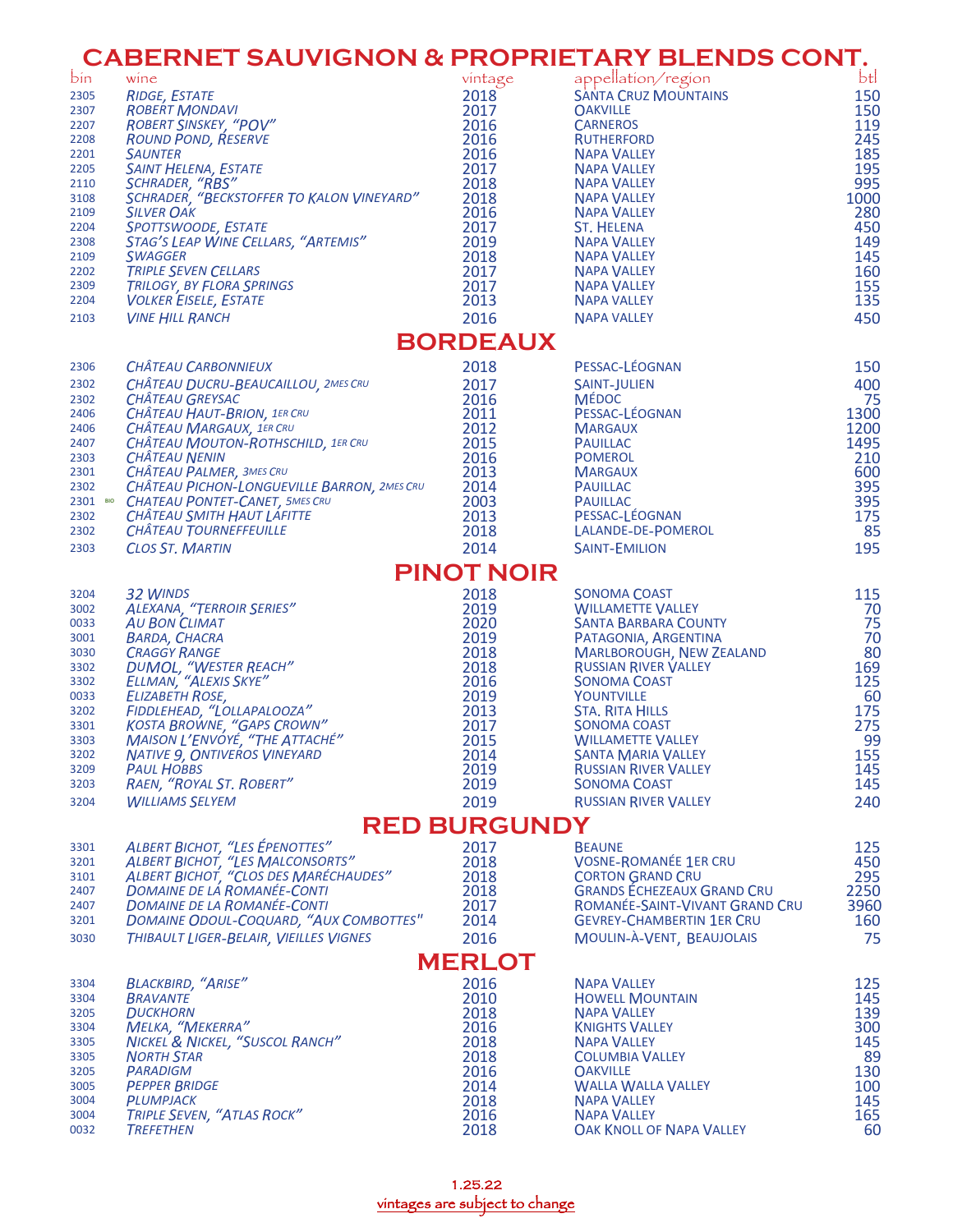|              |                                                                                                          | <b>MALBEC</b>       |                                                                |             |
|--------------|----------------------------------------------------------------------------------------------------------|---------------------|----------------------------------------------------------------|-------------|
| bin          | wine                                                                                                     | vintage             | appellation/region                                             | btl         |
| 2310         | ALTURA MAXIMA, BY COLOMÉ                                                                                 | 2014                | <b>SALTA</b>                                                   | 250         |
| 2310         | <b>CATENA ALTA</b>                                                                                       | 2018                | <b>MENDOZA</b>                                                 | 109         |
| 0031<br>2010 | <b>FELINO BY PAUL HOBBS</b><br>REGIS, BY ALVAREZ MATIUZZI,                                               | 2020<br>2019        | <b>MENDOZA</b><br>VEALE DE UCO, MENDOZA                        | 50<br>120   |
| 2010         | TINTONEGRO, "FINCA LA ESCUELA"                                                                           | 2018                | PARAJE ALTAMIRA, MENDOZA                                       | 89          |
| 2210         | TIKAL, "JUBILO"                                                                                          | 2014                | <b>MENDOZA</b>                                                 | 85          |
|              |                                                                                                          | <b>SYRAH/SHIRAZ</b> |                                                                |             |
| 3109         | <b>AMON-RA, BY BEN GLAETZER</b>                                                                          | 2017                | <b>BAROSSA VALLEY, AUSTRALIA</b>                               | 150         |
| 3310         | <b>COLGIN, IX ESTATE</b>                                                                                 | 2017                | <b>NAPA VALLEY</b>                                             | 750         |
| 3308         | 2301 ORG/BIO CHATEAU L'HOSPITALET, GRAND VIN<br>DOMAINE ANNE GROS, "L'O DE LA VIE"                       | 2018<br>2016        | LA CLAPE, LANGUEDOC, FRANCE<br>MINERVOIS, LANGUEDOC, FRANCE    | 80<br>69    |
| 3310         | <b>DUMOL, "WILD MOUNTAINSIDE"</b>                                                                        | 2018                | <b>RUSSIAN RIVER VALLEY</b>                                    | 149         |
| 3009         | E. GUIGAL, "BRUNE ET BLONDE"                                                                             | 2017                | CÔTE-RÔTIE, FRANCE                                             | 160         |
| 3009         | FLANAGAN                                                                                                 | 2015                | <b>BENNET VALLEY, SONOMA</b>                                   | 165         |
| 3009<br>2004 | <b>FRANÇOIS VILLARD</b><br><b>JOHN DUVAL, ELIGO</b>                                                      | 2016<br>2017        | <b>VIN DE FRANCE</b><br><b>BAROSSA VALLEY, AUSTRALIA</b>       | 55<br>220   |
| 3306         | M. CHAPOUTIER, "SIZERANNE"                                                                               | 2012                | <b>HERMITAGE, FRANCE</b>                                       | 245         |
| 2407         | PENFOLDS, "GRANGE"                                                                                       | 1999, 2000          | <b>SOUTH AUSTRALIA</b>                                         | 1155        |
| 0032         | <b>SCHILD ESTATE</b>                                                                                     | 2019                | BAROSSA VALLEY, AUSTRALIA                                      | 40          |
| 3009<br>3309 | <b>SOUL, BY KOVACS NIMROD</b><br><b>VERTIGO</b>                                                          | 2013<br>2017        | EGER, ESZAK MAGYARORSZÁG, HUNGARY<br><b>PASO ROBLES</b>        | 70<br>145   |
|              |                                                                                                          | <b>ZINFANDEL</b>    |                                                                |             |
| 3006         | A. RAFANELLI                                                                                             | 2018                | <b>DRY CREEK VALLEY</b>                                        | 125         |
| 3006         | ARMIDA                                                                                                   | 2018                | <b>DRY CREEK VALLEY</b>                                        | 55          |
| 0023         | <b>MACAULEY VINEYARDS, "OLD VINES"</b>                                                                   | 2018                | <b>NAPA VALLEY</b>                                             | 85          |
| 3206         | SALDO, BY PRISONER WINE CO.                                                                              | <b>NV</b>           | <b>CALIFORNIA</b>                                              | 65          |
|              |                                                                                                          | <b>SPANISH RED</b>  |                                                                |             |
|              | GARNACHA,                                                                                                |                     |                                                                |             |
| 3202<br>3307 | <b>ALTO MONCAYO</b><br>LAUREL                                                                            | 2017<br>2016        | <b>CAMPO DE BORJA</b><br><b>PRIORAT</b>                        | 95<br>99    |
|              | <b>TEMPRANILLO,</b>                                                                                      |                     |                                                                |             |
| 0031         | <b>CELESTE, BY TORRES</b><br><b>EMILIO MORO, "MALLEOULUS"</b>                                            | 2018                | <b>RIBERA DEL DUERO</b>                                        | 50          |
| 3306<br>3208 | LOPEZ DE HEREDIA, "VINA TONDONIA", RISERVA,                                                              | 2018<br>2009        | <b>RIBERA DEL DUERO</b><br>RIOJA                               | 115<br>120  |
| 3207         | <b>MUGA, RESERVA</b>                                                                                     | 2017                | RIOJA                                                          | 80          |
| 3209         | PRADO ENEA BY BODEGAS MUGA, GRAND RESERVA                                                                | 2014                | <b>RIOJA</b>                                                   | 180         |
| 3207         | SEÑORIO DE P. PECIÑA, RISERVA                                                                            | 2013                | RIOJA                                                          | 85          |
|              | <b>CARIGNANO BLEND,</b>                                                                                  | <b>ITALIAN RED</b>  |                                                                |             |
| 3008         | <b>MONTESSU, BY AGRICOLA PUNICA</b>                                                                      | 2018                | <b>ISOLA DEI NURAGHI, SARDINIA</b>                             | 75          |
|              | <b>CORVINA BLEND,</b><br><b>BUSSOLA</b>                                                                  | 2014                | <b>AMARONE DELLA VALPOLICELLA</b>                              | 155         |
| 3008<br>3001 | <b>VAIO ARMARON, BY MASI</b>                                                                             | 2013                | <b>AMARONE DELLA VALPOLICELLA</b>                              | 165         |
| 3001         | <b>BENEDETTI, CROCE DEL GAL</b>                                                                          | 2011                | <b>AMARONE DELLA VALPOLICELLA</b>                              | 140         |
| 3307         | NEBBIOLO,<br>ALBE, BY G. D. VAJRA                                                                        | 2017                | <b>BAROLO</b>                                                  | 100         |
| 3307         | <b>BRUNO GIACOSA</b>                                                                                     | 2016                | <b>BAROLO</b>                                                  | 300         |
| 3007         | <b>PRODUTTORI DEL BARBARESCO</b>                                                                         | 2017                | <b>BARBARESCO</b>                                              | 115         |
| 3105         | <b>MARCARINI, BY LA SERRA</b><br><b>LAMBRUSCO, (SPARKLING RED)</b>                                       | 2016                | <b>BAROLO</b>                                                  | 135         |
| 1200         | <b>MEDICI ERMETE, "CONCERTO"</b>                                                                         | 2017                | <b>REGGIANO</b>                                                | 55          |
| 3007         | <b>NERELO MASCALESE,</b><br>DONNAFUGATTA, "SUL VULCANO"                                                  | 2017                | <b>ETNA ROSSO, SICILY</b>                                      | 90          |
|              | SANGIOVESE,                                                                                              |                     |                                                                |             |
| 3004         | <b>ALTESINO</b>                                                                                          | 2016                | <b>BRUNELLO DI MONTALCINO</b>                                  | 155         |
| 3210<br>3210 | <b>TALOSA</b><br><b>MONSANTO, RISERVA</b>                                                                | 2012<br>2016        | <b>VINO NOBILE DI MONTEPULCIANO</b><br><b>CHIANTI CLASSICO</b> | 85<br>89    |
|              | <b>SUPER-TUSCAN BLENDS,</b>                                                                              |                     |                                                                |             |
| 3107         | <b>ORNELLAIA</b>                                                                                         | 2017, 2015          | <b>BOLGHERI SUPERIORE</b>                                      | 425         |
| 3008         | <b>IL BORRO</b>                                                                                          | 2018                | <b>TOSCANA</b>                                                 | 125         |
| 3109         | <b>SASSICAIA</b>                                                                                         | 2018                | <b>BOLGHERI SASSICAIA</b>                                      | 465         |
|              | CHARDONNAY,                                                                                              | <b>LARGE FORMAT</b> |                                                                |             |
| 1201         | ALBERT BICHOT, "LES VAUCOPINS", MAGNUM (1.5L)                                                            | 2018                | <b>CHABLIS 1ER CRU, BURGUNDY, FRANCE</b>                       | 255         |
| 5050         | <b>CHARDONNAY, PINOT NOIR, MEUNIER (SPARKLING)</b><br><b>BILLECART SALMON RESERVE, METHUSELAH (6.0L)</b> | <b>NV</b>           | <b>CHAMPAGNE, FRANCE</b>                                       | 1000        |
|              | <b>CABERNET SAUVIGNON,</b>                                                                               |                     |                                                                |             |
| 1201         | DARIOUSH, IMPERIAL (6.0L)                                                                                | 2013                | <b>NAPA VALLEY</b>                                             | 2995        |
| 1201<br>1201 | SCHRADER, COLESWORTHY, MAGNUM (1.5L)<br><b>MACAULEY "TO KALON VINEYARD", MAGNUM (1.5L)</b>               | 2018<br>2018        | <b>NAPA VALLEY</b><br><b>NAPA VALLEY</b>                       | 1995<br>995 |
| 1201         | THE DEBATE, (THREE BOTTLES SET)                                                                          | 2016                | <b>NAPA VALLEY</b>                                             | 1200        |
|              |                                                                                                          | 1.25.22             |                                                                |             |

vintages are subject to change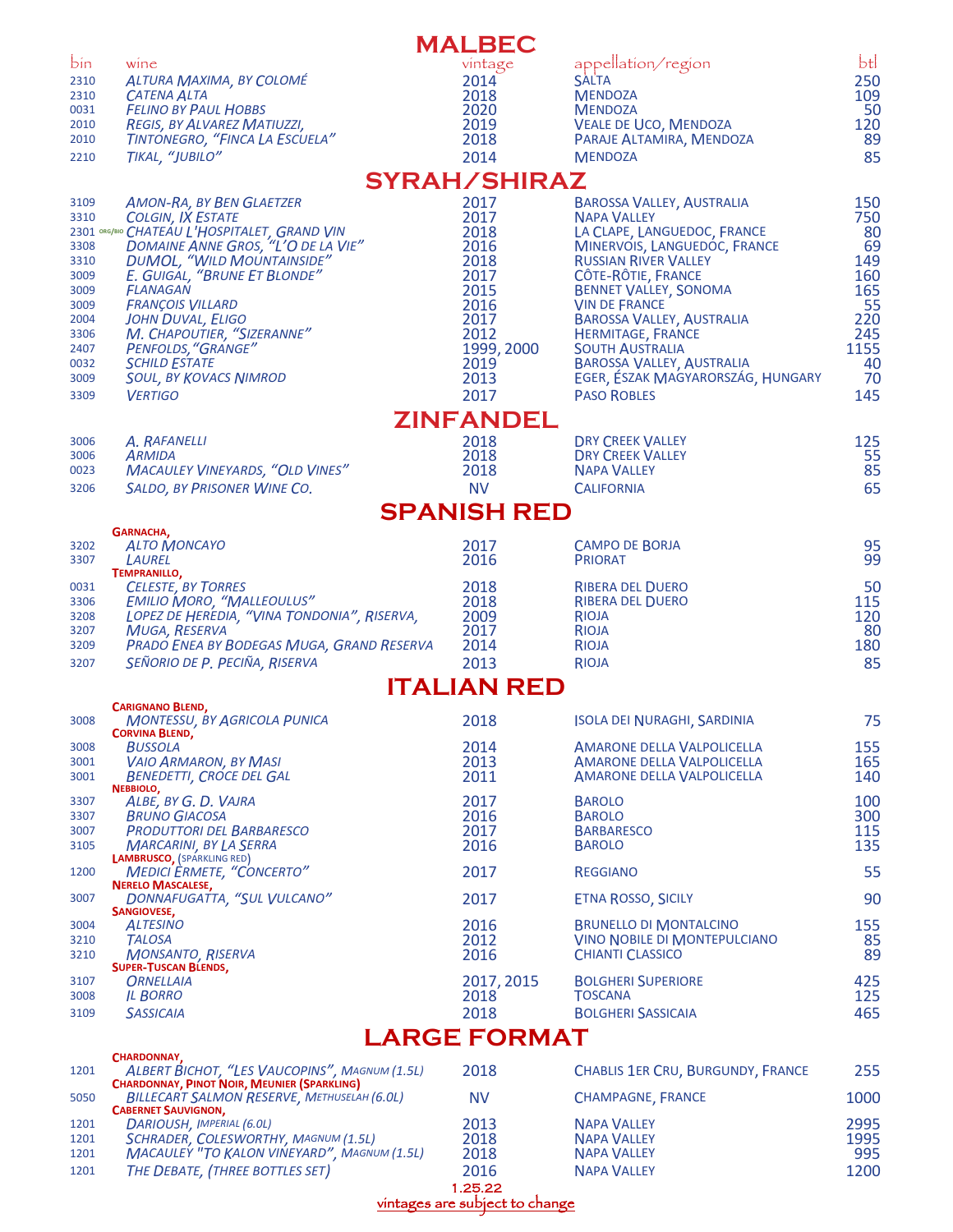#### **OTHER RED GRAPES**

| bin  | grape, wine                                 | vintage | appellation/region           | btl |
|------|---------------------------------------------|---------|------------------------------|-----|
|      | <b>ARENI NOIR,</b>                          |         |                              |     |
| 3310 | YACOUBIAN-HOBBS, "SARPINA"                  | 2015    | <b>ARMENIA</b>               | 99  |
|      | <b>CABERNET FRANC.</b>                      |         |                              |     |
| 3308 | <b>INKBLOT BY MICHAEL DAVID</b>             | 2018    | <b>LODI, CALIFORNIA</b>      | 89  |
| 2104 | <b>DARIOUSH</b>                             | 2018    | <b>NAPA VALLEY</b>           | 225 |
| 3308 | ORG GAIA EARTH GODDESS, BY DOMAINE BOUSQUET | 2018    | MENDOZA, ARGENTINA           | 60  |
|      | <b>GRENACHE BLENDS.</b>                     |         |                              |     |
| 3208 | <b>CLOS SAINT JEAN</b>                      | 2017    | CHÂTEAUNEUF-DU-PAPE, FRANCE  | 119 |
| 3209 | <b>COUDOULET DU BEAUCASTEL</b>              | 2019    | CÔTES DU RHÔNE, FRANCE       | 79  |
|      | 3030 ORG MON COEUR BY JEAN LOUIS CHAVE      | 2019    | CÔTES DU RHÔNE, FRANCE       | 50  |
| 3010 | <b>F. GUIGAL</b>                            | 2018    | <b>GIGONDAS, FRANCE</b>      | 85  |
|      | PETIT VERDOT,                               |         |                              |     |
| 3206 | <b>ARIL ESTATE</b>                          | 2014    | <b>NAPA VALLEY</b>           | 115 |
| 2107 | DECADES 5, "STAGECOACH VINEYARDS",          | 2013    | <b>NAPA VALLEY</b>           | 175 |
|      | <b>QUINTA DE RORIZ,</b>                     |         |                              |     |
| 3306 | CHRYSEA, "P+S"                              | 2016    | <b>DOURO, PORTUGAL</b>       | 145 |
|      | TANNAT.                                     |         |                              |     |
| 3309 | <b>MONTES TOSCANINI</b>                     | 2015    | <b>CANELONES, URUGUAY</b>    | 120 |
|      | <b>TEMPRANILLO,</b>                         |         |                              |     |
| 3207 | <b>C.L BUTAUD</b>                           | 2017    | <b>TEXAS HIGH PLAINS, TX</b> | 115 |
|      |                                             |         |                              |     |
|      |                                             |         |                              |     |

### **OTHER WHITES**

|      |                                                              | UTHEIN YYTHTEU |                                           |     |
|------|--------------------------------------------------------------|----------------|-------------------------------------------|-----|
| bin  | wine                                                         | vintage        | appellation/region                        | btl |
|      | <b>ASSYRTIKO,</b>                                            |                |                                           |     |
| 3030 | <b>DOMAINE SIGALAS</b>                                       | 2020           | <b>SANTORINI, GREECE</b>                  | 95  |
| 1101 | HATZIDAKIS, SKITALI                                          | 2017           | <b>SANTORINI, GREECE</b>                  | 120 |
|      | <b>CHENIN BLANC,</b>                                         |                |                                           |     |
| 1003 | <b>VOUVRAY DE GAUTIER</b>                                    | 2019           | <b>VOUVRAY, FRANCE</b>                    | 55  |
|      | GEWÜRZTRAMINER,                                              |                |                                           |     |
| 1003 | <b>DOMAINE WEINBACH</b>                                      | 2017           | <b>ALSACE, FRANCE</b>                     | 69  |
| 1004 | DOMAINE ZIND-HUMBRECHT, CLOS WINDSBUHL                       | 2018           | <b>ALSACE, FRANCE</b>                     | 180 |
|      | <b>GRÜNER VELTLINER,</b>                                     |                |                                           |     |
| 1002 | <b>NIKOLAIHOF</b>                                            | 2018           | <b>WACHAU, AUSTRIA</b>                    | 65  |
|      | 3030 ORG/BIO STAGÅRD, HANDWERK<br><b>MELON DE BOURGOGNE,</b> | 2019           | <b>KREMSTAL, AUSTRIA</b>                  | 55  |
| 1002 | <b>DOMAINE DES TROIS VERSANTS</b>                            | 2020           | MUSCADET SÈVRE-ET-MAINE, FRANCE           | 49  |
| 5050 | LA PEPIE, SUR LIE,                                           | 2018           | MUSCADET SÈVRE-ET-MAINE, FRANCE           | 49  |
|      | <b>MARSSANE &amp; ROUSSANE,</b>                              |                |                                           |     |
| 3030 | <b>ALAIN GRAILLOT, BLANC</b>                                 | 2018           | <b>CROZES-HERMITAGE, FRANCE</b>           | 90  |
|      | PINOT GRIS,                                                  |                |                                           |     |
| 1005 | DOMAINE ZIND-HUMBRECHT, CLOS WINDSBUHL                       | 2018           | <b>ALSACE, FRANCE</b>                     | 160 |
|      | RIESLING,                                                    |                |                                           |     |
| 1004 | JOH, JOS, PRÜM                                               | 2018           | <b>MOSEL, GERMANY</b>                     | 99  |
| 3030 | <b>DÖNNHOFF</b>                                              | 2020           | NAHE, GERMANY                             | 57  |
|      | <b>SAUVIGNON BLANC,</b>                                      |                |                                           |     |
| 1310 | <b>PAUL PRIEUR</b>                                           | 2020           | <b>SANCERRE, FRANCE</b>                   | 60  |
| 1004 | <b>GREYWACKE</b>                                             | 2018           | <b>MARLBOROUGH, NEW ZEALAND</b>           | 59  |
| 0020 | <b>CHÂTEAU FERRAN</b>                                        | 2018           | <b>GRAVES, FRANCE</b>                     | 79  |
| 1306 | <b>CHÂTEAU CARBONNIEUX</b>                                   | 2019           | PESSAC-LÉOGNAN                            | 120 |
| 1001 | FIDDLEHEAD CELLARS, "GOOSEBURY"                              | 2019           | HAPPY CANYON OF SANTA BARBARA, CALIFORNIA | 95  |
| 1003 | <b>SPOTTSWOODE</b>                                           | 2019           | ST. HELENA, NAPA VALLEY                   | 90  |
|      | <b>VIOGNER,</b>                                              |                |                                           |     |
| 1310 | <b>OPOLO</b>                                                 | 2020           | CENTRAL COAST, CALIFORNIA                 | 59  |
| 1006 | STÉPHANE OGIER, LA COMBE DE MALLEVAL                         | 2018           | <b>CONDRIEU, FRANCE</b>                   | 160 |
|      | <b>WHITE BLENDS,</b><br>RONDINELLA BLANCA, TRAMINER, KERNER  |                |                                           |     |
| 1001 | ZYME, IL BLANCO, FROM BLACK TO WHITE                         | 2017           | <b>VENETO, ITALY</b>                      | 65  |
|      | <b>RIESLING, PINOT GRIS, MUSCAT</b>                          |                |                                           |     |
| 5050 | <b>BELLE PENTE, BELLE OISEAU</b>                             | 2017           | <b>WILLAMETTE VALLEY</b>                  | 40  |
|      | ROUSSANNE, GRENACHE BLANC, PICARDAN, CLAIRETTE, BOURBOULENC  |                |                                           |     |
| 1001 | CHATEAU DE BEAUCASTEL                                        | 2015           | CHÂTEAUNEUF-DU-PAPE, FRANCE               | 250 |
|      | <b>BOURBOULENC, GRENACHE BLANC, VERMENTINO, VIOGNER</b>      |                |                                           |     |
|      | 1310 ORG/BIO CHÂTEAU L'HOSPITALET, GRAND VIN                 | 2018           | LA CLAPE, LANGUEDOC, FRANCE               | 60  |
|      |                                                              |                |                                           |     |